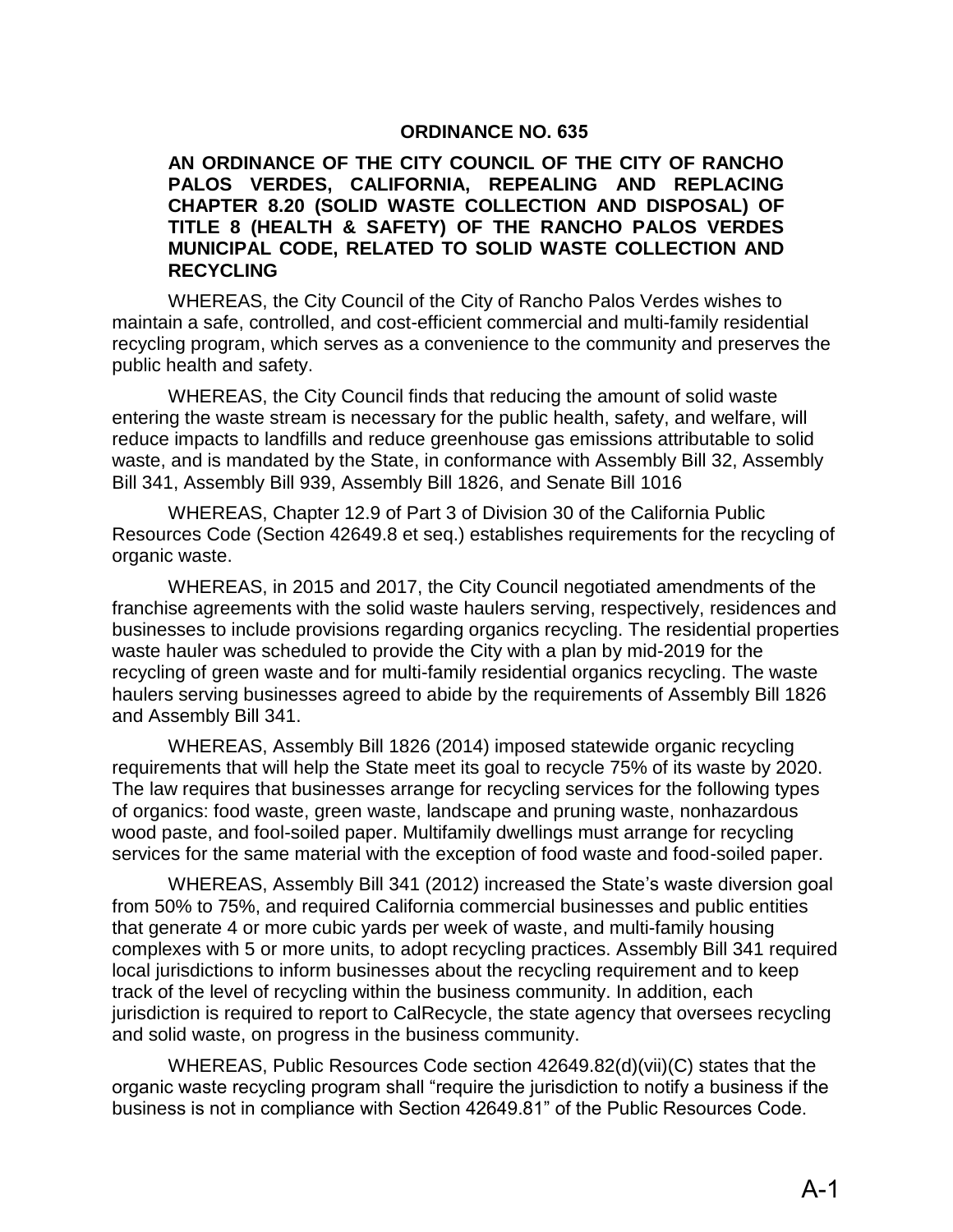WHEREAS, the City Council, by adopting this ordinance, wishes to ensure the City's compliance with the State recycling mandates and to maximize reduction of waste in the City.

NOW, THEREFORE, THE CITY COUNCIL OF THE CITY OF RANCHO PALOS VERDES DOES ORDAIN AS FOLLOWS:

SECTION 1: The forgoing recitals are true and correct and are incorporated herein by this reference.

SECTION 2. Chapter 8.20 (Solid Waste Collection and Disposal) of Title 8 (Health & Safety) of the Rancho Palos Verdes Municipal Code is repealed and replaced with the following:

# **Chapter 8.20 - SOLID WASTE COLLECTION AND DISPOSAL**

## **ARTICLE I - GENERAL**

## **8.20.110 - Findings and Purpose**

- A. The City Council finds that the storage, accumulation, collection, and disposal of solid waste is a matter of great public concern, in that improper control of such matters may create a public nuisance, or lead to air pollution, fire hazards, insect breeding, rat infestation, and other problems affecting the health, welfare, and safety of the residents of this and surrounding cities. The periodic collection of solid waste from all residential and commercial premises within the city and the letting of one or more exclusive or nonexclusive contracts or franchises by the city for such collection will provide the most orderly and efficient solution to such problems and promote the public health, safety, and welfare.
- B. The purpose of this chapter is to:
	- 1. Establish requirements for the collection and recycling of recyclable materials and collection, and processing of organic materials generated from commercial facilities and multifamily dwellings.
	- 2. Assist the city in complying with the Act, which provides for mandatory commercial and organics recycling.
	- 3. Augment voluntary recycling efforts to further the city's recycling and diversion goals.
	- 4. Reduce greenhouse gas emissions associated with the mining and manufacturing of goods from virgin materials and associated with the disposal of solid waste in landfills.
	- 5. Further protect the natural environment and human health as well as enhance the economy through increased recycling and organics processing activities.

### **8.20.120 - Definitions**

A. The words and phrases used in this chapter shall have the following meanings, unless it is apparent from the context that a different meaning is intended: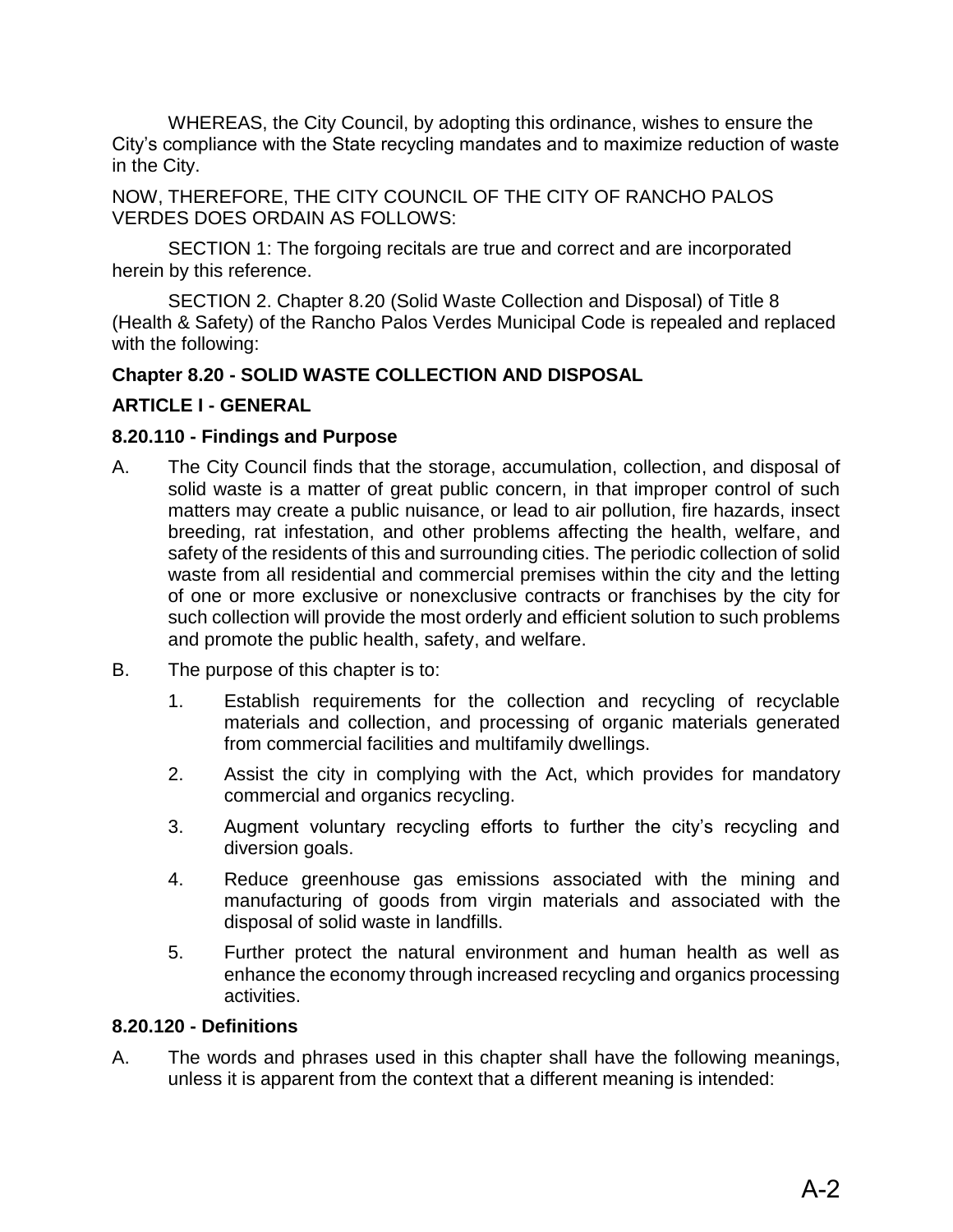"Act" means the California Integrated Waste Management Act of 1989, codified as Public Resources Code Section 40000 et seq., and as may be amended, including but not limited to Assembly Bill 341 and Assembly Bill 1826, and CalRecycle's implementing regulations.

"Administrator" means the city manager or the city manager's designee.

"Authorized collector" or "collector" means a solid waste enterprise operating under the provisions of a collection agreement pursuant to Section 8.20.260, if such a collection agreement has been awarded.

"CalRecyle" means the California Department of Resources Recycling and Recovery.

"Collection" means the operation of gathering together within the city, and transporting by means of a motor vehicle to the point of disposal or processing, of any solid waste.

"Collector agreement" means an agreement to collect or dispose of solid waste in the city entered into pursuant to Section 8.20.120.

"Commercial business owner" means any person, firm, corporation or other enterprise or organization holding or occupying, alone or with others, commercial premises, whether or not it is the holder of the title or the owner of record of the commercial premises.

"Commercial premises" means all occupied real property in the city, except property occupied by federal, state or local governmental agencies which do not consent to their inclusion, and except residential premises, and shall include, without limitation, wholesale and retail establishments, restaurants and other food establishments, bars, stores, shops, offices, service stations, repair, research and development establishments, professional services, sports or recreational facilities, construction and demolition sites, a multiple dwelling that is not a residential premises (e.g., retirement homes, convalescent and rehab facilities), institutional premises (e.g., libraries, churches, schools, and colleges), nonprofits, and any other nonresidential and business facilities, structures, sites, or establishments in the city.

"Commercial generator" means any legal entity that generates solid waste at a commercial facility, which may include businesses; charitable or nonprofit organizations, including hospitals, educational institutions, and civic or religious organizations; governmental organizations, agencies, or entities; and nonresidential tenants or entities that lease or occupy space. "Commercial generator" also includes the city and its facilities and nonresidential properties.

"Commercial solid or semi-solid waste" includes all types of solid waste generated by a store, office, or other commercial or public entity source, including a business or a multifamily dwelling of five or more units.

"Composting" means the biological decomposition of organic materials such as leaves, grass clippings, brush, and food waste into a soil amendment. Composting is a form of recycling.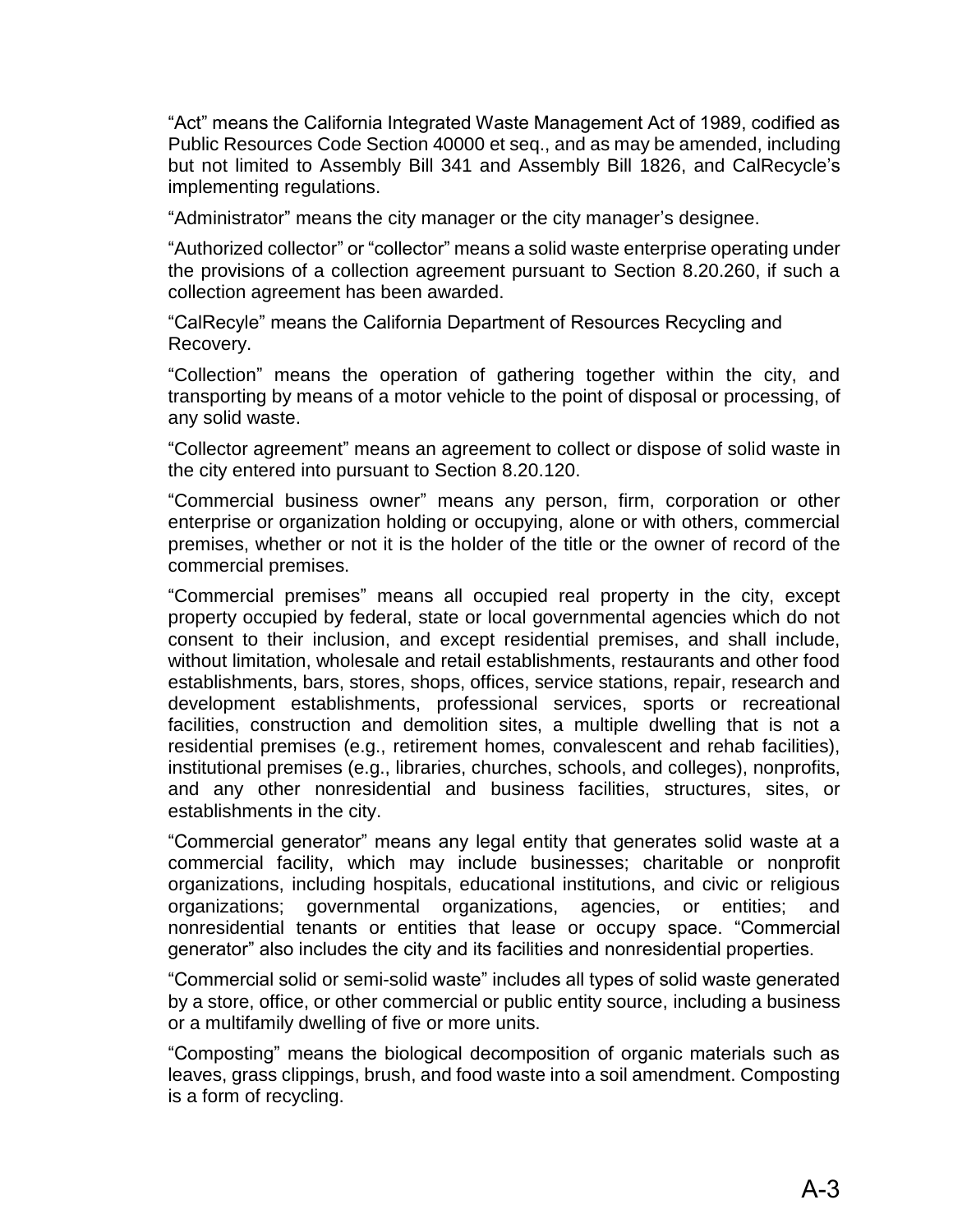"Construction site" or "demolition site" means any real property in the city in, on or from which a building or structure is being fabricated, assembled, erected or demolished, and which produces construction or demolition solid waste which must be removed from the property, and requires the use of commercial refuse containers.

"Construction waste" means any solid waste or debris generated as the result of construction or demolition, including without limitation, discarded packaging or containers and waste construction materials, whether brought on site for fabrication or used in construction or resulting from demolition, excluding liquid waste and hazardous waste.

"Container" means any vessel, tank, receptacle, box, cart, or bin permitted to be used for the purpose of holding solid waste, organics, or recyclable materials for collection.

"Disposal" means the complete operation of treating and disposing of solid waste after the collection thereof.

"Electronic waste" means mobile phones, computers, monitors, copiers, fax machines, printers, televisions, and other electronic items.

"Food service establishment" means any and all restaurants, sales outlets, stores, shops, manufacturers, processors, vehicles or other places of business located or operating within the city that function primarily to sell, manufacture, process, or distribute foods or beverages to consumers or other businesses.

"Garbage" means any mixture of putrescible and nonputrescible solid and semisolid wastes, including trash, residential refuse, commercial solid and semi-solid waste, vegetable or animal solid and semi-solid waste, and other solid and semisolid waste destined for disposal sites. Garbage does not include construction waste, recyclable materials, or organic waste.

"Green waste" or "yard waste" means leaves, grass clippings, brush, branches, mulch, and other forms of organic materials generated from landscapes or gardens, separated from other solid waste.

"Hazardous waste" means and includes waste defined as hazardous by Public Resources Code Section 40101 as it now exists or may subsequently be amended, namely, a waste or combination of wastes, which because of its quantity, concentration, or physical, chemical or infectious characteristics, may do either of the following: (i) cause or significantly contribute to, an increase in mortality or an increase in serious irreversible, or incapacitating reversible, illness; (ii) pose a substantial present or potential hazard to human health or environment when improperly treated, stored, transported, or disposed of, or otherwise managed. "Hazardous waste" includes extremely hazardous waste and acutely hazardous waste, and any other waste as may hereafter from time to time be designated as hazardous by the Environmental Protection Agency ("EPA") or other agency of the United States Government, or by the California Legislature or any agency of the state of California empowered by law to classify or designate waste as hazardous, extremely hazardous or acutely hazardous.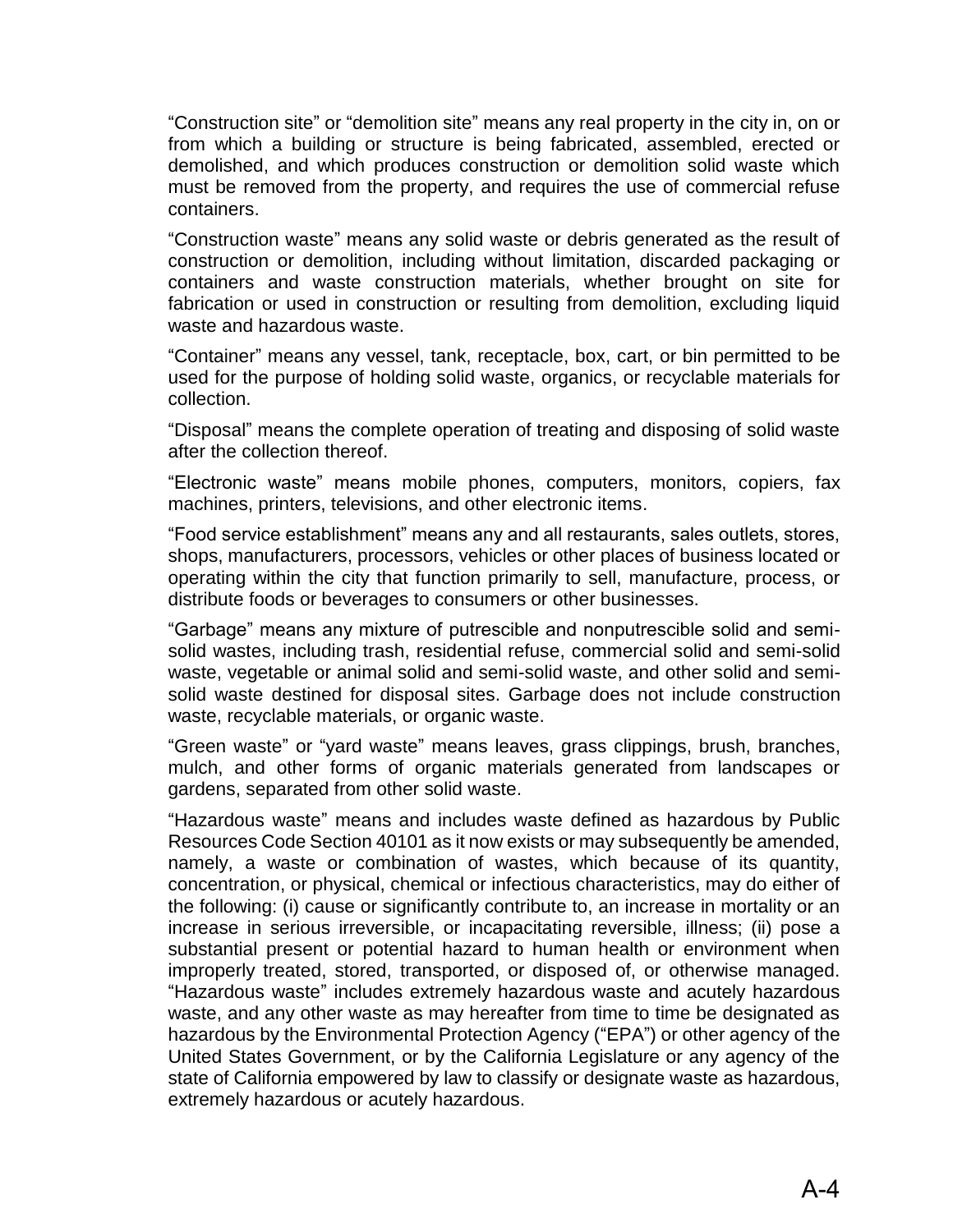"In the city" or "within the city" means within the limits of the city as such limits exist on the effective date of this chapter or may thereafter exist by virtue of the annexation of territory to or detachment of territory from the limits of the city.

"Market refuse" means fruits and vegetables that are not at their peak of freshness but that are edible and can be donated.

"Manure" means the waste droppings from any animal.

"Multifamily dwelling" means a residential structure with five or more dwelling units.

"Multifamily generator" means tenants, residents, other occupants, and custodians or janitors of multifamily dwellings.

"Organic waste" shall have the same meaning as Section 42649.8(d) of the California Public Resources Code.

"Person" means any individual, legal entity, association, firm, partnership, corporation, or any other group or combination thereof acting as a unit.

"Processing" means the reduction, separation, recovery, and conversion of solid waste.

"Public agency" means any governmental agency or department thereof, whether federal, state, or local.

"Recyclable" shall mean a material that can be processed into a form suitable for reuse through reprocessing or remanufactured consistent with the requirements of AB 939.

"Recyclable materials" means residential or commercial source-separated byproducts of some potential economic value, set aside, handled, packaged, or offered for collection in any manner different from refuse.

"Recycling" means the process of collecting, sorting, cleansing, treating, and reconstituting materials that would otherwise become solid waste, and returning them to the economic mainstream in the form of raw material for new, reused, or reconstituted products which meet the quality standards necessary to be used in the marketplace. Recycling does not include transformation as defined in Public Resources Code Section 40201.

"Rendering" is a process that converts waste animal tissue into stable, usable materials. Rendering can refer to any processing of animal products into more useful materials, or, more narrowly, to the rendering of whole animal fatty tissue into purified fats like lard or tallow.

"Residential householder" means any person or persons holding or occupying residential premises in the city, whether or not the owner of the residential premises.

"Residential premises" means any dwelling unit within the city, including, without limitation, multiple unit residential complexes, such as rental housing projects, condominiums, apartment houses, mixed condominiums and rental housing, and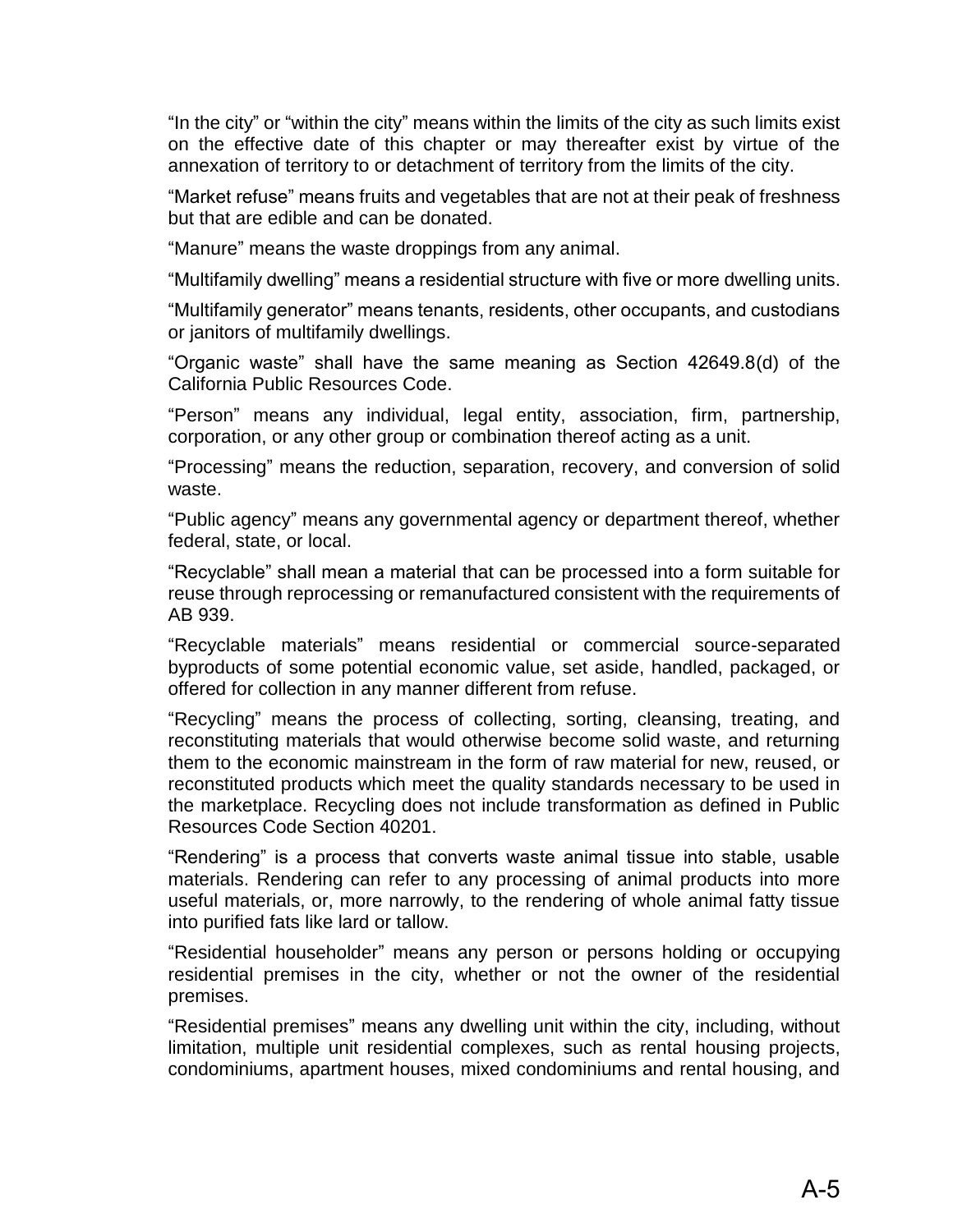mobilehome parks, except any multiple dwelling which, with the prior written approval of the city manager or designee, receives commercial bin service.

"Resource recovery" means any use of solid waste collected pursuant to this chapter, except for landfill disposal or transfer for landfill disposal. "Resource recovery" shall include, but is not limited to, transformation, composting, and multimaterial recycling.

"Self-haul" means to transport one's own solid waste to the appropriate processing facility by using a vehicle owned by the solid waste generator rather than using the hauling services of an authorized collector.

"Self-hauler" means a solid waste customer, commercial generator, multifamily generator, or special event that transports its own recyclable materials to a recycling facility or organic materials to an organics processing facility by using a vehicle owned by that transporting entity rather than using the hauling services of an authorized collector.

"Solid waste" means all putrescible and nonputrescible solid and semisolid wastes, generated in or upon, related to the occupancy of, remaining in or emanating from residential premises or commercial premises, including garbage, recyclable materials, and organics; provided, however, that solid waste shall not include hazardous waste, furniture and household appliances, commercial appliances, electronic waste, and construction waste.

"Solid waste customer" means the person responsible for managing solid waste at commercial or residential premises, including subscribing to solid waste collection services with an authorized collector or self-hauling solid waste, or the person to whom the authorized collector submits billing invoices for collection from a commercial generator or multifamily generator. Solid waste customers shall include organizers and/or hosts of special events.

"Solid waste enterprise" means any individual, partnership, joint venture, unincorporated private organization, or private corporation regularly engaged in the business of providing solid waste handling services.

"Solid waste handling services" means the collection, transportation, storage, transfer, or processing of solid wastes for residential or commercial users or customers.

"Source-separated recyclable materials" means recyclable materials separated on commercial premises from solid waste for the purpose of sale, not mixed with or containing more than incidental or minimal solid waste, and having a market value.

"Special event" means shall have the same meaning as provided in Section 12.20.030 of this code.

B. Nothing contained in this section shall be deemed to preclude the city and any solid waste enterprise from incorporating into any collector agreement definitions relating to their respective contractual rights and obligations which may differ from or augment those set forth herein.

#### **8.20.130 – Solid Waste Collection Services Mandatory**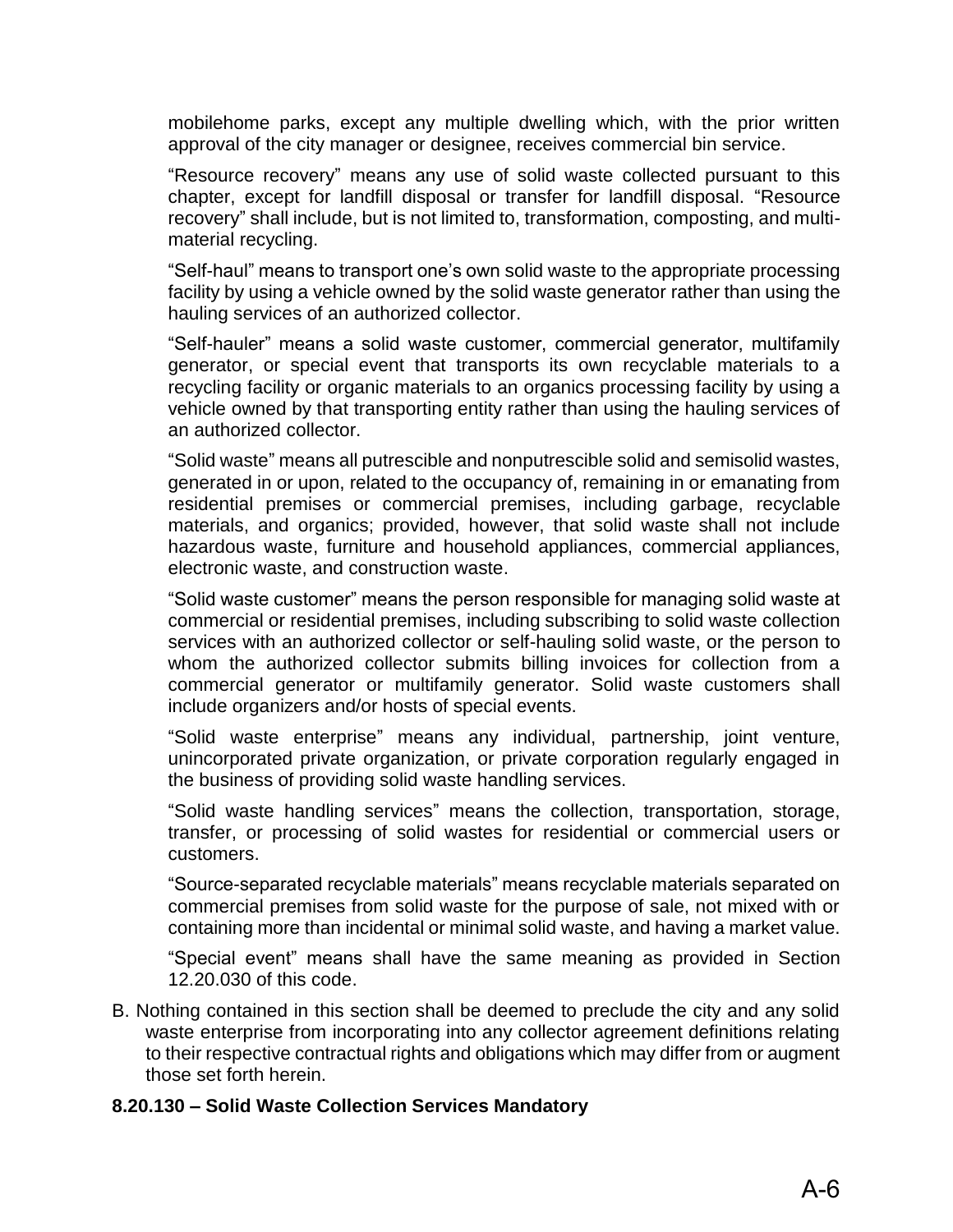- A. Except as set forth in Section 18.20.450 (Exceptions and Exemptions), each residential owner, commercial business owner, and special event organizer shall utilize the services of the authorized collector for the collection of solid waste and recyclable materials from the residential, commercial, or special event premises held or occupied by such owner or organizer, and shall pay for such services the fees set by the authorized collector. No residential or commercial business owner, or special event organizer, shall enter into an agreement for solid waste handling services with any person, firm, or corporation other than the authorized collector, except as otherwise provided in this chapter.
- B. No person, firm, corporation, or solid waste enterprise, other than an authorized collector, shall negotiate or contract for, undertake to receive, collect or transport solid waste or recyclable materials from within the city for a fee, service charge, or other consideration therefor, except as specifically provided herein.

### **8.20.140 – Collection charges**

- A. The city council may, by resolution or an approved collection agreement, place a limit on the rates authorized collectors may charge for the collection of solid waste. No collector shall charge any rate or fee which is greater than the maximum rate permitted by the city council.
- B. Every solid waste customer shall pay the rates for collection services rendered pursuant to this chapter. The occupant of the premises, if different from the owner, shall be primarily responsible for payment of all such fees and charges. Should the occupant fail to pay all such fees and charges so that they become delinquent, then the owner of such premises shall become responsible for the payment of all such fees and charges, including any delinquency.

### **8.20.150 – Prohibitions; Penalties**

- A. It is unlawful at any time for any person, including collectors, to burn, bury, or dump any solid waste or recyclables within the city other than in strict compliance with this chapter.
- B. Any person who deposits or causes to be deposited any solid waste on the public right-of-way or private property, other than in compliance with this chapter, shall immediately sweep up and remove the same.
- D. Except as may otherwise be indicated, violations of the provisions of this chapter are punishable as infractions or as administrative violations, as provided in Chapters 1.08 (General Penalty) and 1.16 (Administrative Violations), respectively.
- D. Any violation of this chapter is deemed a public nuisance and may be abated as such.
- E. The city's remedies shall not be mutually exclusive. The city may avail itself of any and all available remedies at law or equity, alone or in combination.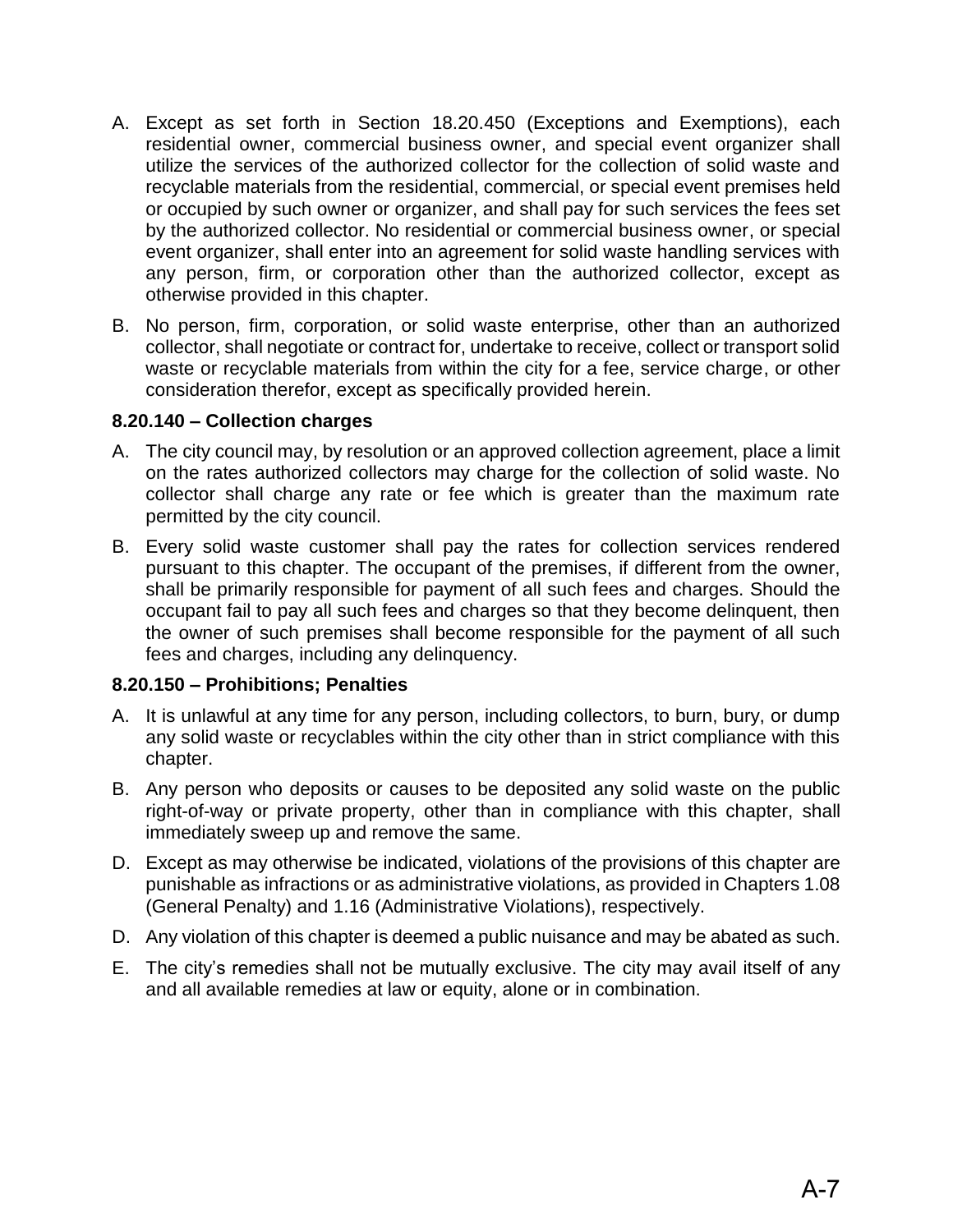# **ARTICLE II – SOLID WASTE COLLECTORS**

# **8.20.210 License requirements**

- A. The city council may award an exclusive or nonexclusive collection agreement for the collection and disposal of solid waste from residential, commercial, and special event premises in the city to an authorized collector.
- B. No person may collect solid waste in the city without having first obtained a business license from the city pursuant to Chapter 5.04 of this code, and any other permit required by any public agency.

## **8.20.220 Authorized collectors**

- A. Authorized collectors shall keep separate garbage, recyclable materials, and organic materials that have been segregated into separate containers by solid waste customers.
- B. Every authorized collector shall offer to its customers all solid waste hauling services contemplated in this chapter that are applicable to the customer, and shall provide the appropriate containers as requested by the customer.
- C. Authorized collectors shall ensure that garbage is delivered to a disposal site that is designed and constructed in accordance with Section 2530 et seq. of Title 23 of the California Code of Regulations. Any such disposal site shall have valid and current permits from all necessary governmental agencies for it to operate as a Class III Sanitary Landfill, and must be in full regulatory compliance.
- D. Authorized collectors shall ensure that segregated recyclable materials are delivered to an appropriately licensed recycling facility and that segregated organic materials are delivered to an appropriately licensed organics processing facility, except that a container that contains unacceptable levels of contamination may be delivered for garbage disposal. In this event, the collector shall keep records of the following: the occurrence; the date of the occurrence; and the account name, primary contact, phone number, billing address, and service address for the solid waste customer at which the container is located. Such records shall be provided to the City upon request.
- E. Authorized collectors shall conduct their operations with the least possible obstruction and inconvenience to public traffic or disruption to the peace and quiet of the area within which collections are made. Noise emitting from any collection shall not exceed 75 decibels when measured at a distance of 25 feet.
- F. Within five days of request by the city, authorized collectors shall provide progress reports providing the following information, at a minimum:
	- 1. Total number of solid waste customers to whom the authorized collector currently provides garbage, recyclable materials, and organic materials collection service within the city's boundaries;
	- 2. For each solid waste customer, the account name, identifying number, primary contact, phone number, billing address, and service address;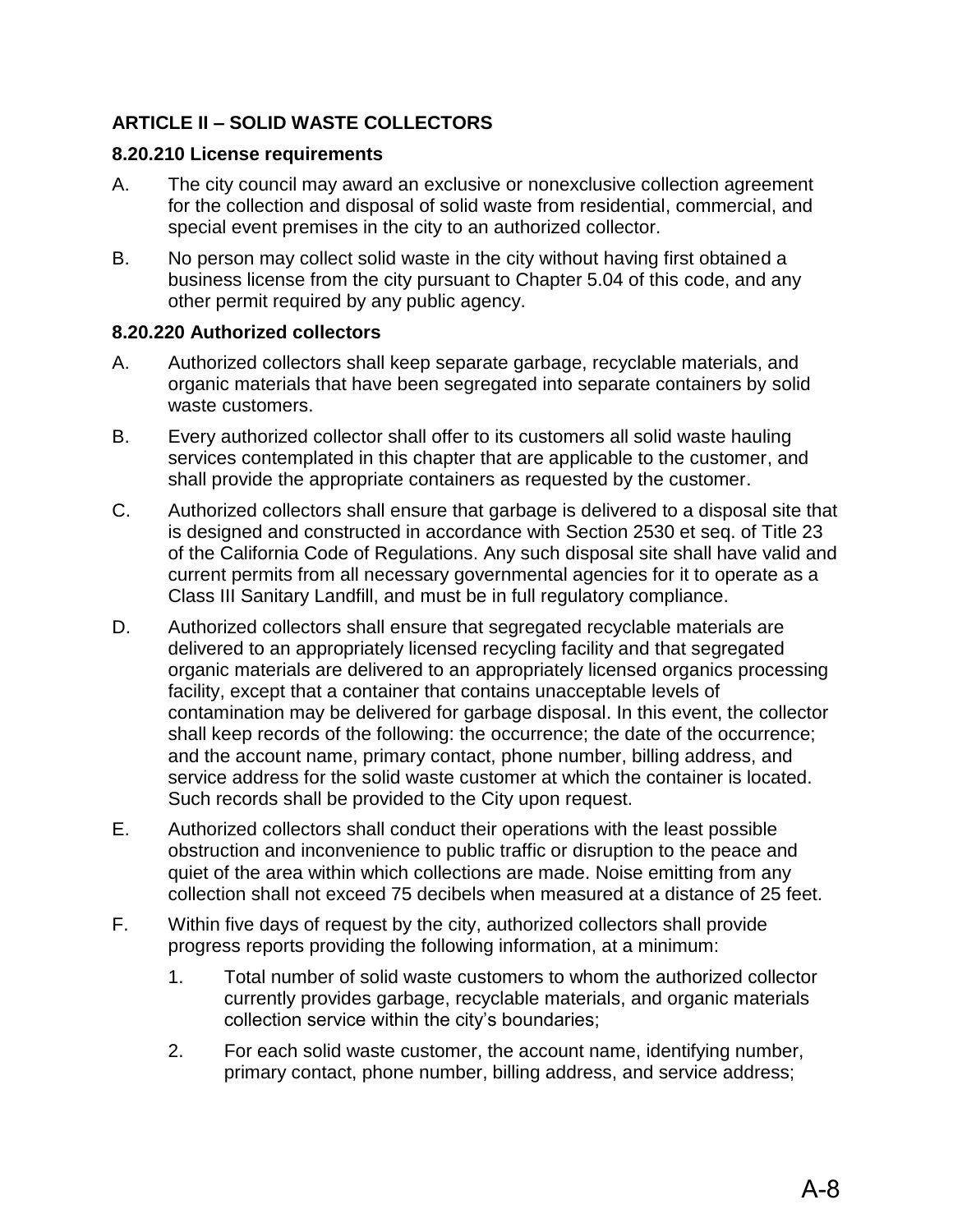- 3. Information on the type of collection service provided, such as garbage, recyclable materials, or organic materials services;
- 4. The weekly volume and type of collection service provided, including the number, type, and size of containers serviced and the days of service for each container;
- 5. Name and location of the solid waste facilities where materials are delivered for processing;
- 6. List of accounts not in compliance with this chapter, including whether they are excluded or exempt based on the exemptions in RPVMC § 8.20.450 (Exceptions and Exemptions).
- 7. Records of containers of recyclable or organic materials that had to be disposed of with garbage because of contamination.
- G. Collectors shall maintain all records required by this chapter for three years.

# **8.20.230 - Vehicle standards**

- A. No person may operate any vehicle for the collection of solid waste in the city unless a tag has been affixed to the vehicle indicating that the owner of the vehicle has a valid collection agreement and valid business license, and that the license tax for such vehicle has been paid. The nature, design, and placement of such tags shall be as specified by the administrator. Tags may not be transferred from one vehicle to another without the written approval of the administrator.
- B. Any collector's vehicle utilized for the collection, transportation, or disposal of solid waste in the city shall comply with the following standards:
	- 1. Each vehicle shall be equipped with watertight bodies fitted with close-fitting metal covers. and used so that no solid waste, oil, grease, or other substance will blow, fall, or leak out of the vehicle.
	- 2. A broom and shovel shall be carried on each vehicle at all times, and any waste that spills during collection shall be immediately cleaned up.
	- 3. Each vehicle shall comply with all applicable statutes, laws, or ordinances of any public agency.
	- 4. Each vehicle must be under 10 years of age unless otherwise specifically authorized in writing by the administrator. The city may adjust this requirement downward in its agreements with authorized collectors.
	- 5. Routine motor carrier inspections by the California Highway Patrol will be required annually on each vehicle, and certificates of proof of inspection shall be filed with the administrator. Vehicles must be determined to be in compliance with applicable motor carrier safety-related statutes and regulations. Brakes shall be inspected quarterly and proof of inspection shall be filed with the administrator.
	- 6. All vehicles shall at all times be kept clean and sanitary, in good repair, and well and uniformly painted to the satisfaction of the administrator.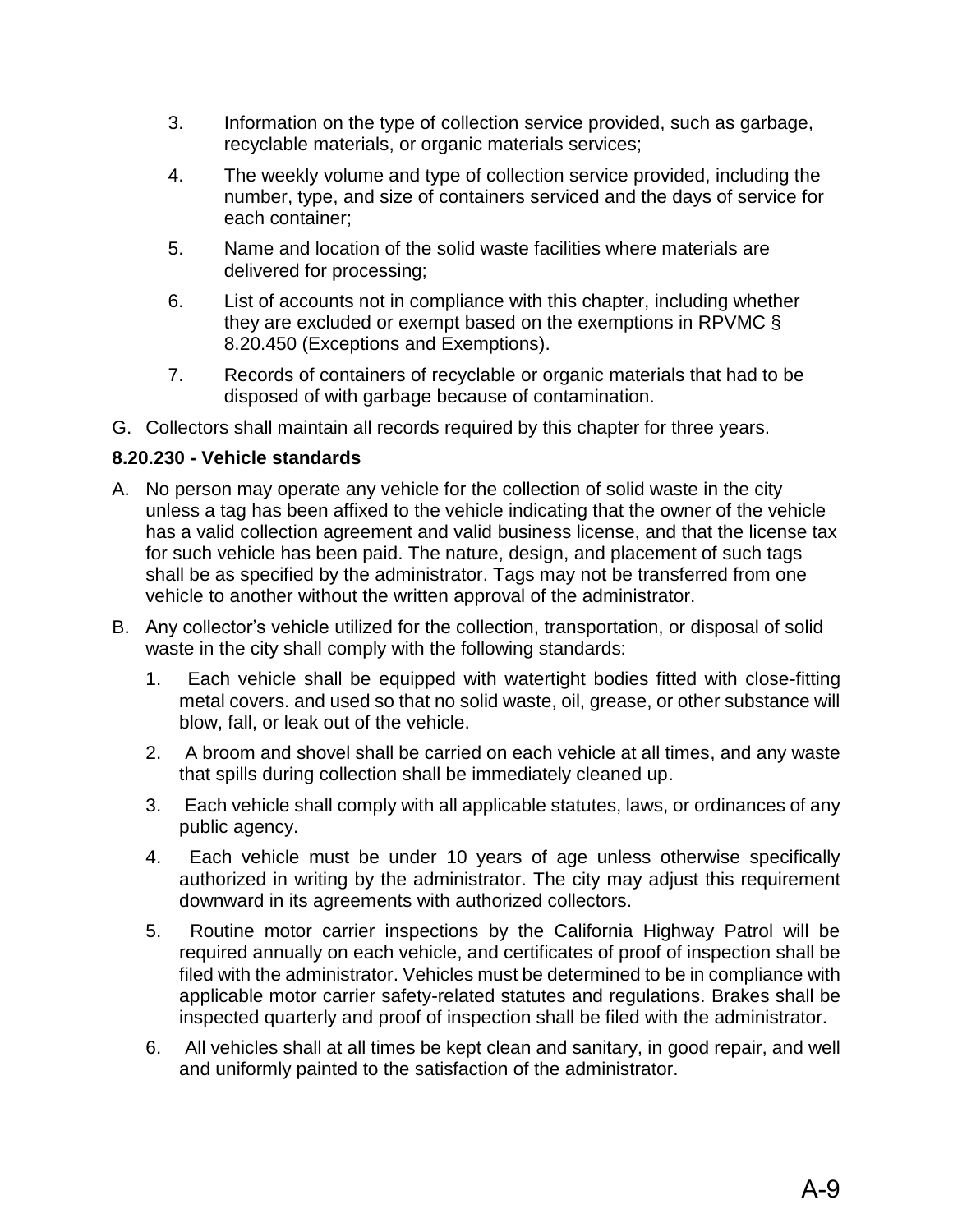- 7. The authorized collector's name and its telephone number shall be printed in legible letters not less than five inches in height on both sides and rear of all the collector's vehicles used in the city.
- 8. All vehicles must meet AQMD air quality standards or operate on alternative low emissions fuel.
- B. Violations. In addition to the penalty provisions provided for in Section 8.20.150, above, should the administrator give notification at any time to a collector that any of such collector's vehicles is not in compliance with the standards of this chapter, such vehicle shall forthwith be removed from service by the collector and the permit tag removed. The vehicle shall not again be utilized in the city nor shall the permit tag be replaced until the vehicle has been inspected and approved by the administrator. The collector shall maintain its regular collection schedule regardless of such action.

## **8.20.240 - Collector's indemnification and insurance requirements**

- A. Each authorized collector shall furnish the city a policy or certificate of insurance insuring the authorized collector in an amount not less than \$2,000,000 per occurrence, \$4,000,000 general aggregate, for bodily injury, personal injury, and property damage; and automobile liability in the sum of \$1,000,000 combined single limit for each accident. These limits shall be subject to annual review by the city for the purpose of reasonably adjusting to current insurance conditions and requirements. A greater amount may be required in the collector agreement. The insurance shall provide that the coverage is primary and that any insurance maintained by the city shall be excess insurance, shall be procured from an insurer authorized to do business in the state of California, shall name the city of Rancho Palos Verdes and its officers, employees and agents as additional insureds and shall not be canceled or modified without first giving to city thirty days' prior written notice.
- B. Each collector shall at all times provide, at its own expense, workers' compensation insurance coverage for all employees. Each collector shall file and maintain certificates with the administrator showing the insurance to be in full force and effect at all times the collector shall have a license issued by the city.
- C. City To Be Free From Liability. Any collector or person who collects, transports, or disposes of solid waste or recyclables within the city shall indemnify, defend, and hold harmless the city and its officers, employees, and agents against any and all claims, demands, losses, costs, expenses, obligations, liabilities, damages, recoveries, and deficiencies, including interest, penalties and reasonable attorneys fees, that the city shall incur or suffer, which arise, result from or relate to the collection, transportation, or disposal of solid waste or recyclables by that person.

# **8.20.250 - Office for inquiries and complaints**

A. The collector shall maintain an office at some fixed location and shall maintain a telephone at the office, listed in the Rancho Palos Verdes telephone directory in the firm name by which it conducts business in the city, and shall at all times during the hours between 8:00 a.m. and 5:00 p.m. of each weekday, and between 9:00 a.m. and 12 p.m. on Saturday (if collecting solid waste in the city on that day) have some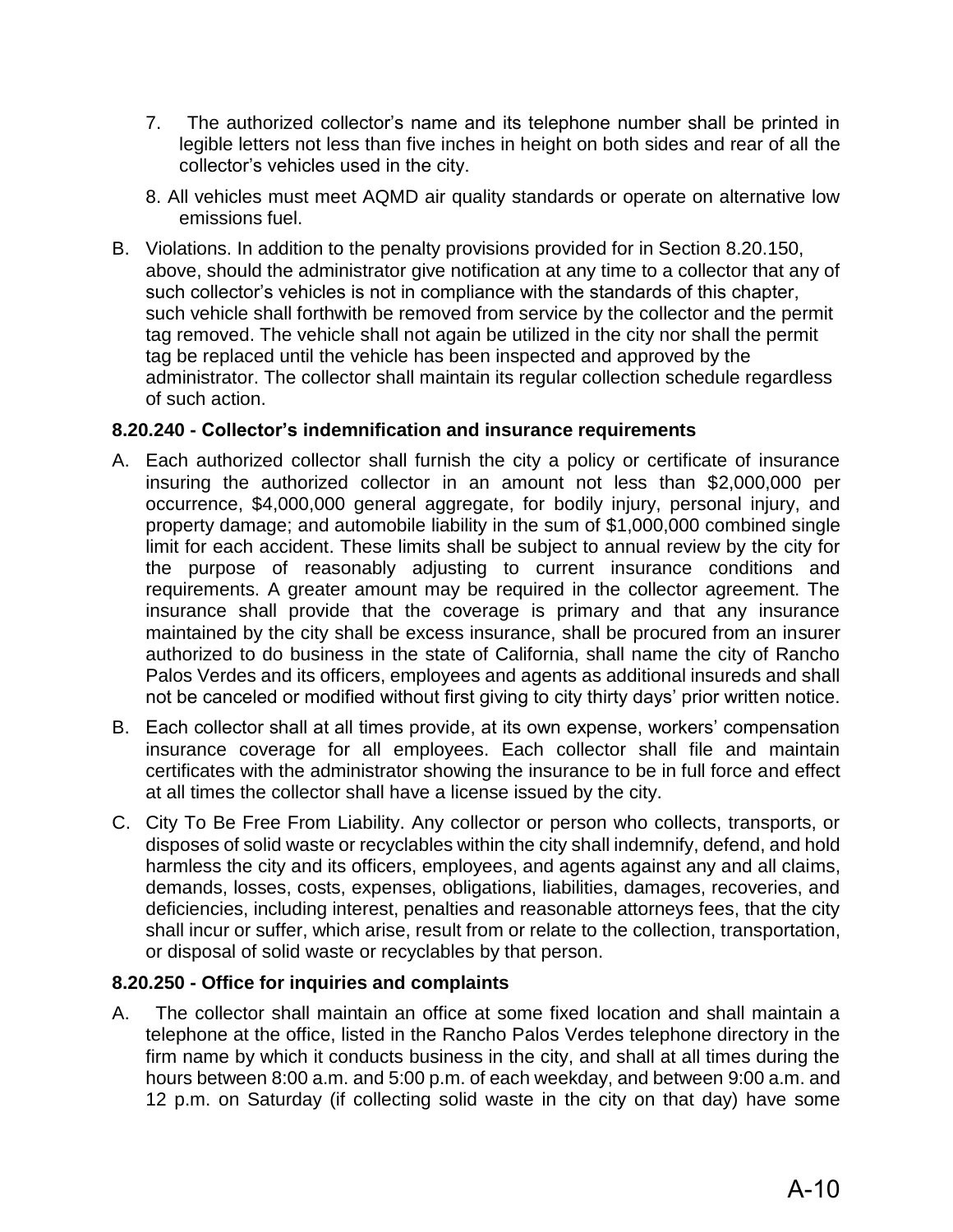person at the office to answer inquiries and receive complaints. The telephone number shall be a toll-free number. The collector shall provide to the administrator an emergency telephone number that can be reached 24 hours a day.

B. The collector shall maintain at its office a written log of all complaints received. The log shall contain the date of complaint, the complainant's name, address, and telephone number, the nature of the complaint, the action taken or the reason for nonaction, and the date such action was taken. All inquiries and complaints shall be promptly answered and dealt with to the satisfaction of the administrator. The log of complaints and other records pertaining to solid waste collection and disposal shall be open to inspection by the city at all reasonable times.

# **8.20.260 – Frequency and hours of collection**

- A. Each collector shall collect and dispose of all solid waste placed for collection in compliance with this chapter from each solid waste customer premises at least once during each calendar week, and not more than 6 days shall elapse between one collection and the next unless the regular day of collection falls on a holiday. Routes of collection shall be so arranged that collection from any premises will be made on the same day of each week. Each collector shall possess a sufficient number of vehicles, including spares, to maintain the collection schedule at all times. Collectors shall optimize their routes so as to reduce wear and tear on city streets.
- B. When the collection day falls on January first, Memorial Day, July Fourth, Labor Day, Thanksgiving Day or December 25th, the residential collector shall elect one of the following options:
	- 1. Collect on the holiday;
	- 2. Collect one day prior to or one day after the holiday, provided that regular collection can be maintained on the regularly scheduled days the remainder of the week.
- C. No collection or delivery/removal of containers shall be made between the hours of 7:00 p.m. and 7:00 a.m. Monday through Saturday or at any time on Sunday.

# **8.20.270 - Recycling and resource recovery.**

- A. Every collector shall attempt to improve its methods of collection, storage, handling, processing, and disposal of solid waste in order to maximize solid waste recovery, reduction of solid waste, and reuse of recyclable materials.
- B. All solid waste placed for collection at any customer premises or at any location designated by the city for the collection of solid waste shall be and become the property of the city or its authorized collector.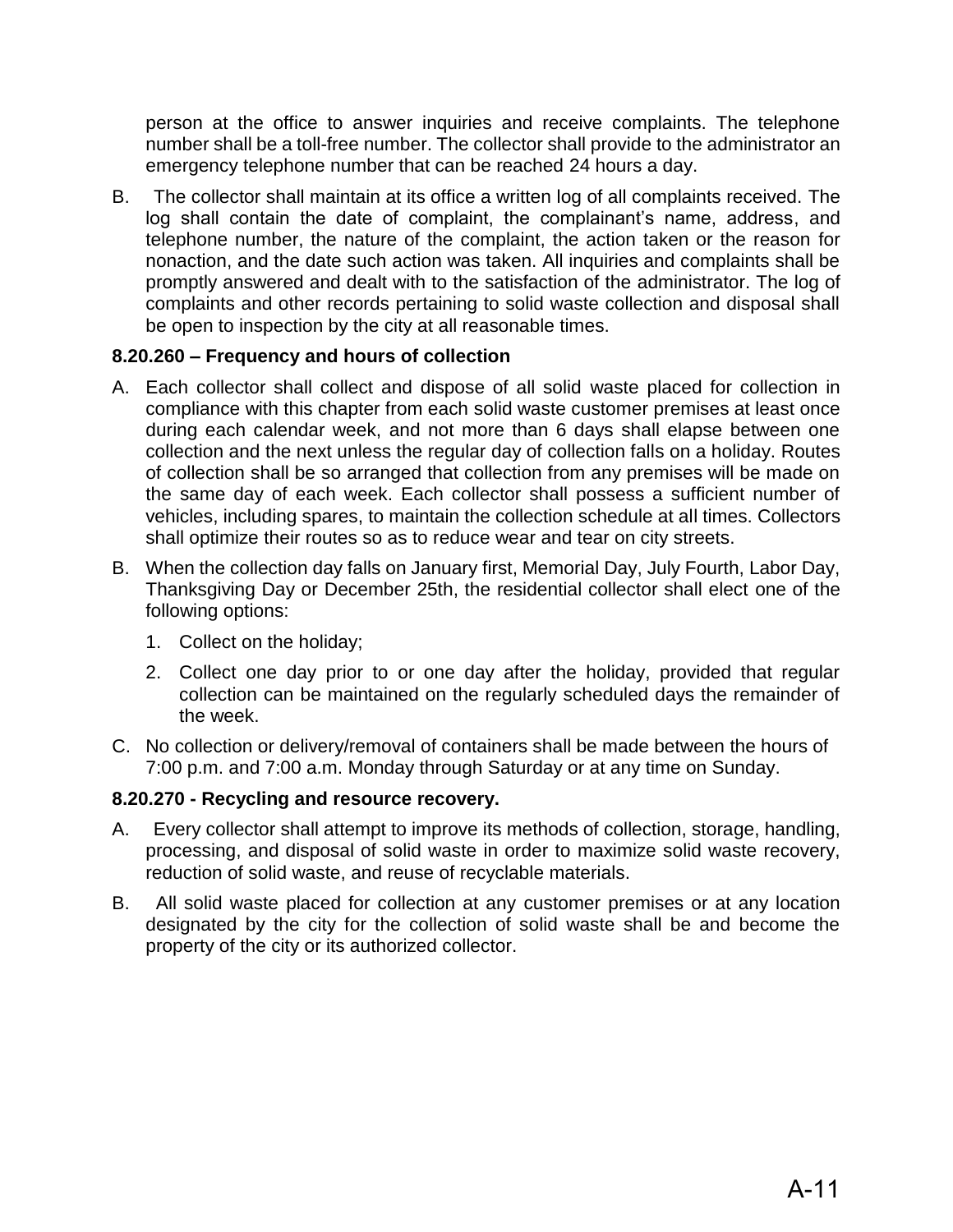# **ARTICLE III – CONTAINERS FOR SOLID WASTE**

### **8.20.310 - Unauthorized use of containers**

- A. No person other than the collector who provides collection services at the premises, or the owner of the container or such owner's agent or employee or the person upon whose premises such container is located, shall remove any material from any solid waste container.
- B. No person other than the owner or occupant of the premises where a container is located, or the collector who provides collection services at the premises where the container is located, shall handle a container. Any solid waste customer who damages or destroys a container shall be charged a replacement fee. A solid waste customer shall not be charged a replacement fee if the container that is damaged or destroyed due to ordinary wear and tear.
- C. No person shall intentionally tamper with, injure, destroy or remove any container or other equipment used for the storage of solid waste. No person shall throw containers from any vehicle to the ground, or in any other manner break, damage, or roughly handle containers.

### **8.20.320 - Containers for garbage, organics, market refuse, and rendering waste**

Any container to be placed for collection containing garbage, organics, market refuse, or rendering waste shall have a tightly fitting cover, which cover shall be used at all times.

### **8.20.330 - Containers at residential premises**

- A. Every person occupying or in possession of any residential premises in the city shall provide or be provided with sufficient containers to accommodate the amount of solid waste generated by the premises. Residents can subscribe to the appropriate service level by choosing the cart size and number of containers. The containers shall be constructed of hard rubber or rigid plastic, and shall be constructed so as not to permit the contents to sift or pass through any opening other than the top.
- B. Containers suitable for automated collection are available in 35, 64 and 96 gallon capacities.
- C. Containers suitable for manual collection must be able to be emptied into an automated collection cart or into front or rear-end loader vehicles, shall have a capacity of not more than 45 gallons, and shall weigh not more than 60 pounds when placed for collection.
- D. Other types of containers are allowed to be used for the following city-approved special events on residential premises: the twice yearly excess trash collection events; the twice yearly brush clearing events; and during specified weeks within the winter holiday season.
- E. Any green waste that cannot be placed in a container may be placed for collection at the same place and time as the container, if they are securely tied in bundles that are not heavier than 50 pounds, not more than 4 feet in length, and not more than 18 inches in diameter.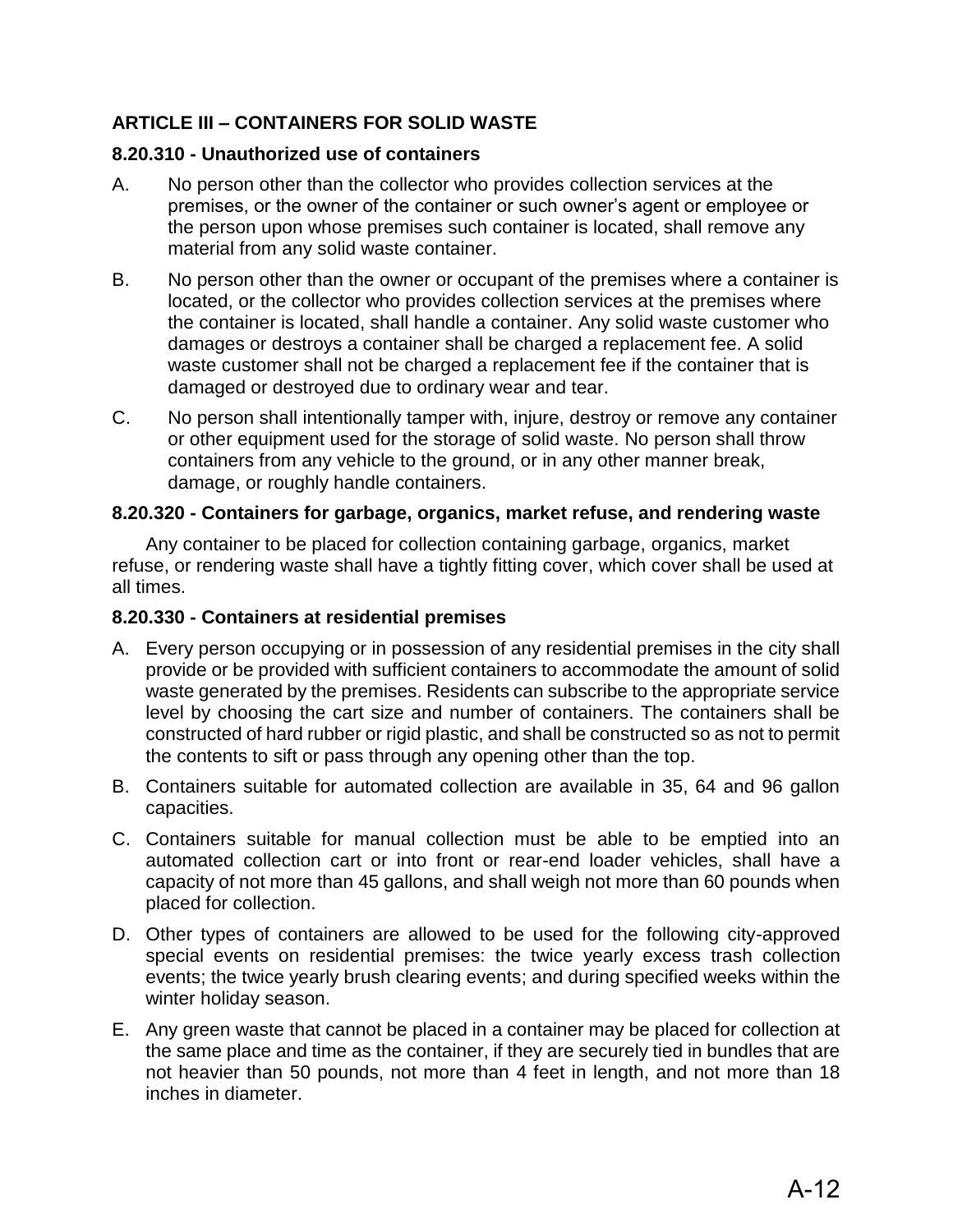- F. Curbside Service.
	- 1. In the case of residential premises that receive curbside service, each container (including bundles) shall be kept on the premises from which it is to be collected except on the day designated for collection. On the appropriate day the containers shall be placed for collection on the curb in front of the premises or on the curb at the side of the premises where the premises are adjacent to more than one street. When the premises are adjacent to a paved alley of sufficient width to allow easy passage of collection vehicles, the containers shall be placed within 2 feet of the rear property line of the premises and must be readily accessible for collection from the alley. The collector and residential customer may agree, for an additional fee, or the administrator may require, under unique circumstances, that collection be made from another location on the premises.
	- 2. No residential customer who receives curbside refuse removal service shall place or permit to be placed any solid waste or solid waste container at the place of collection at the residential premises before 4:00 p.m. of the day preceding the scheduled collection or leave any such container at the place of collection after 10:00 p.m. on the day of collection.

## **8.20.340 - Cardboard boxes or paper bags**

No cardboard box or paper bag shall be used as a container for solid waste.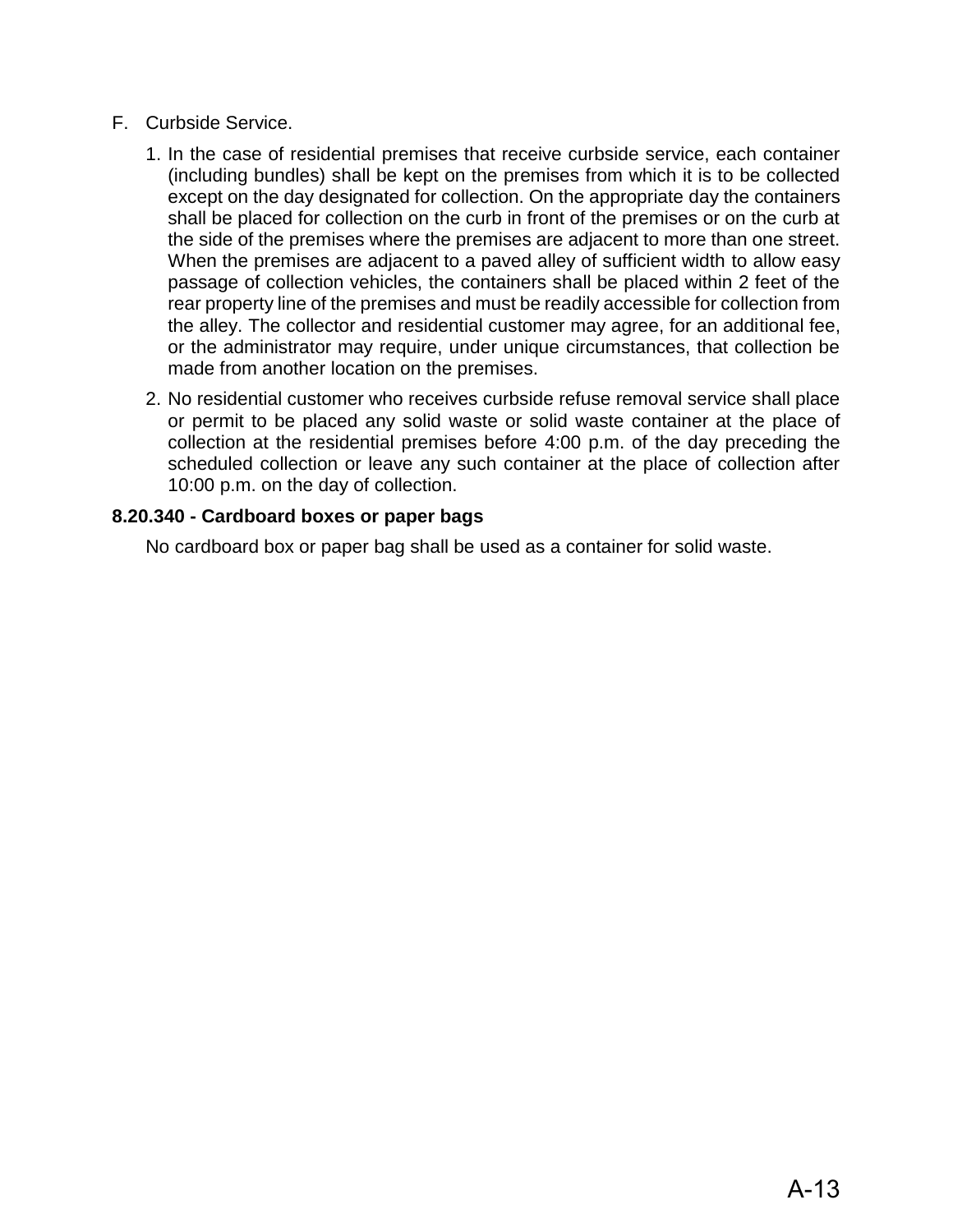# **ARTICLE IV – SOLID WASTE GENERATORS**

## **8.20.410 – Solid Waste Customers - General**

Each solid waste customer shall be responsible for ensuring and demonstrating its compliance with the requirements of this chapter. Subject to the exemptions in Section 8.20.450 (Exceptions and Exemptions), each solid waste customer shall:

- A. Subscribe to an adequate level of service for garbage, recyclable materials, and organic waste generated; provided that a solid waste customer need not subscribe to hauling services for materials that the solid waste customer selfhauls to the appropriate processing facility.
- B. Provide, directly or through an authorized collector, appropriate and sufficient containers, placed in appropriate and accessible locations with adequate signage, to ensure maximum segregation of garbage, recyclable materials, and organic waste by all solid waste customers, and to ensure maximum segregation of organic materials by food service establishments.
- C. Post and maintain signs containing information and instructions on the proper segregation and storage of garbage, recyclable materials, and organic waste in areas where containers are located.
- D. Ensure that all containers used for collecting and storing garbage, recyclable materials, and organic waste (1) are affixed with or have adjacent to the container signs that display the appropriate information to enable users to clearly differentiate which containers are used for which materials; (2) display the name of the authorized collector that provides collection service of the container; and (3) ensure that users of the containers make efforts to minimize the contamination of recyclable materials and organic waste placed in the containers.
- E. Provide this chapter's requirements and appropriate educational materials to all solid waste generators at least once each year. All new customers shall receive this information upon occupancy, employment, or contracting. Educational materials shall include (1) the requirement and procedures to ensure the accurate segregation of recyclable materials and organic materials from garbage; (2) the commercial generator's, multifamily generator's, or special event's responsibilities regarding compliance with this chapter; and (3) the types and location of recyclable materials, organic materials, and garbage containers.
- F. Ensure that instructions or training materials provided to solid waste customers are promptly made available to the city upon request.
- G. Ensure that the contents of the recyclable materials and organic waste containers are not collected for garbage disposal unless the contents of these containers include unacceptable levels of contamination. Solid waste customers shall be assessed a premium fee based on the size of the container for recyclable materials and organic waste containers that are collected for garbage disposal by the solid waste collector if the contents of their recyclable materials and organic waste containers contain unacceptable levels of contamination.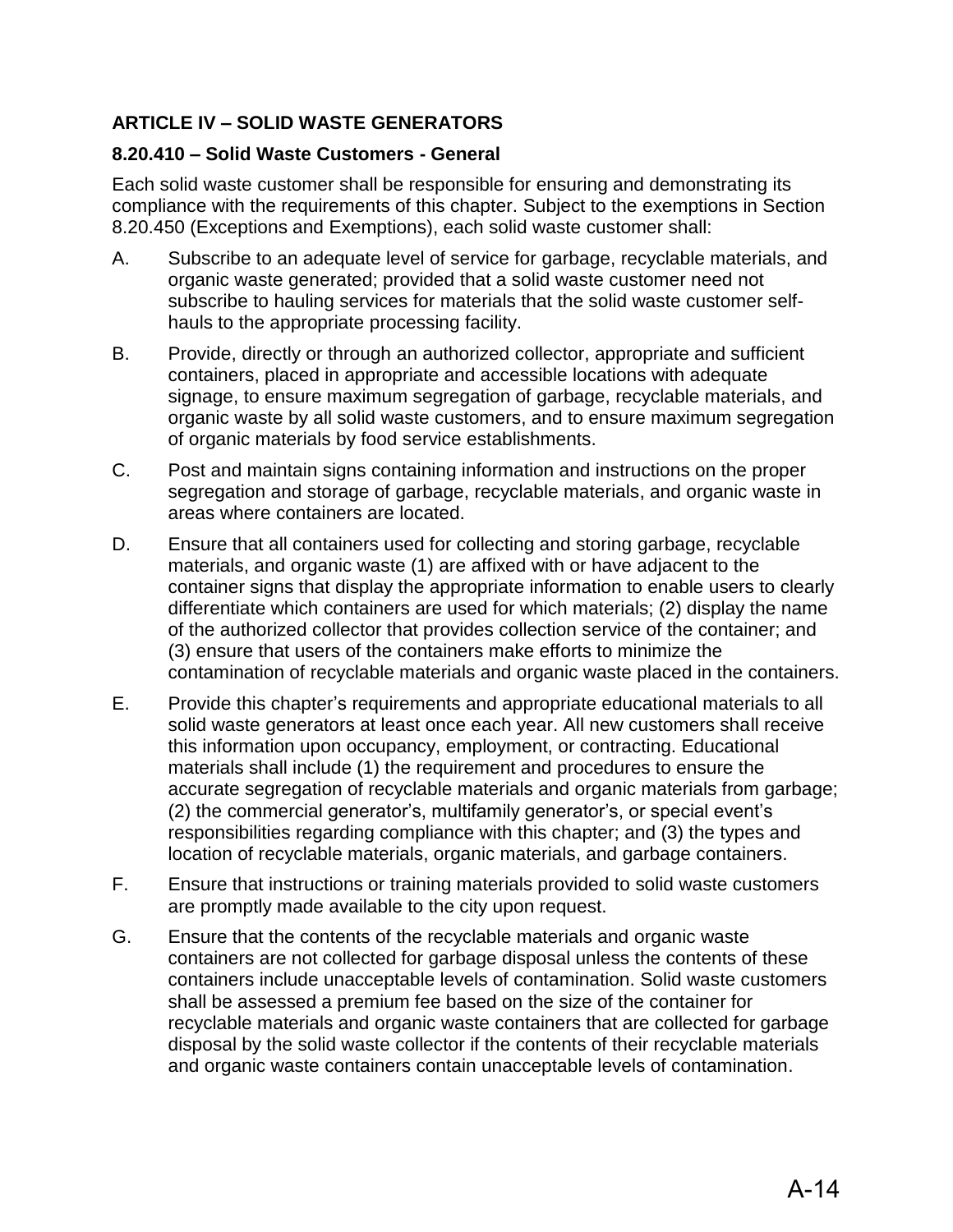- H. Ensure that occupants of residential premises separate solid waste, recyclables, and organics and place them in the appropriate carts for pickup. When the occupant of the premises is not the owner, the owner is responsible to instruct the occupant in property separation and placement of solid waste, recyclables, and organics.
- I. Contract for all required solid waste hauling services with one authorized collector only.

## **8.20.420 Commercial generators**

Each commercial generator shall be responsible for ensuring and demonstrating its compliance with the requirements of this chapter. Each commercial generator shall:

- A. Ensure the segregation of recyclable materials and, for food service establishments, organic materials from garbage by placing each type of material in a separate designated containers. Commercial generators shall be assessed a premium fee based on the size of the container for recyclable materials and organic materials containers that are collected for garbage disposal by the franchisee if the contents of their recyclable materials and organic materials containers contain unacceptable levels of contamination.
- B. Provide adequate instructions to employees, contractors, and volunteers of the requirements of this chapter, including (1) the requirement and procedures to ensure the segregation of recyclable materials and, for food service establishments, organic materials, from garbage; (2) the employees', contractors', and volunteers' responsibilities regarding compliance with this chapter; and (3) the types and location of containers for recyclable materials, organic materials, and garbage.
- C. Provide an adequate number and type of labeled containers needed for segregating and storing recyclable materials and, for food service establishments, organic materials; and provide adequate access to these containers.
- D. Post and maintain signs containing information and instructions on the proper segregation and storage of recyclable materials and, for food service establishments, organic materials, in areas where containers are located.
- E. Ensure that all containers used for collecting and storing recyclable materials, organic materials, and garbage are affixed with signs or labels that display the appropriate information to enable users to clearly differentiate which containers are used for recyclable materials, organic materials, and garbage to minimize the contamination of material placed in the containers.
- F. Ensure that instructions or training materials provided to employees, contractors, and volunteers are promptly made available to the city upon request.

### **8.20.430 Multifamily generators**

Each multifamily generator shall participate in programs covered by this chapter that require segregating recyclable materials and organic materials from garbage and depositing them in designated containers.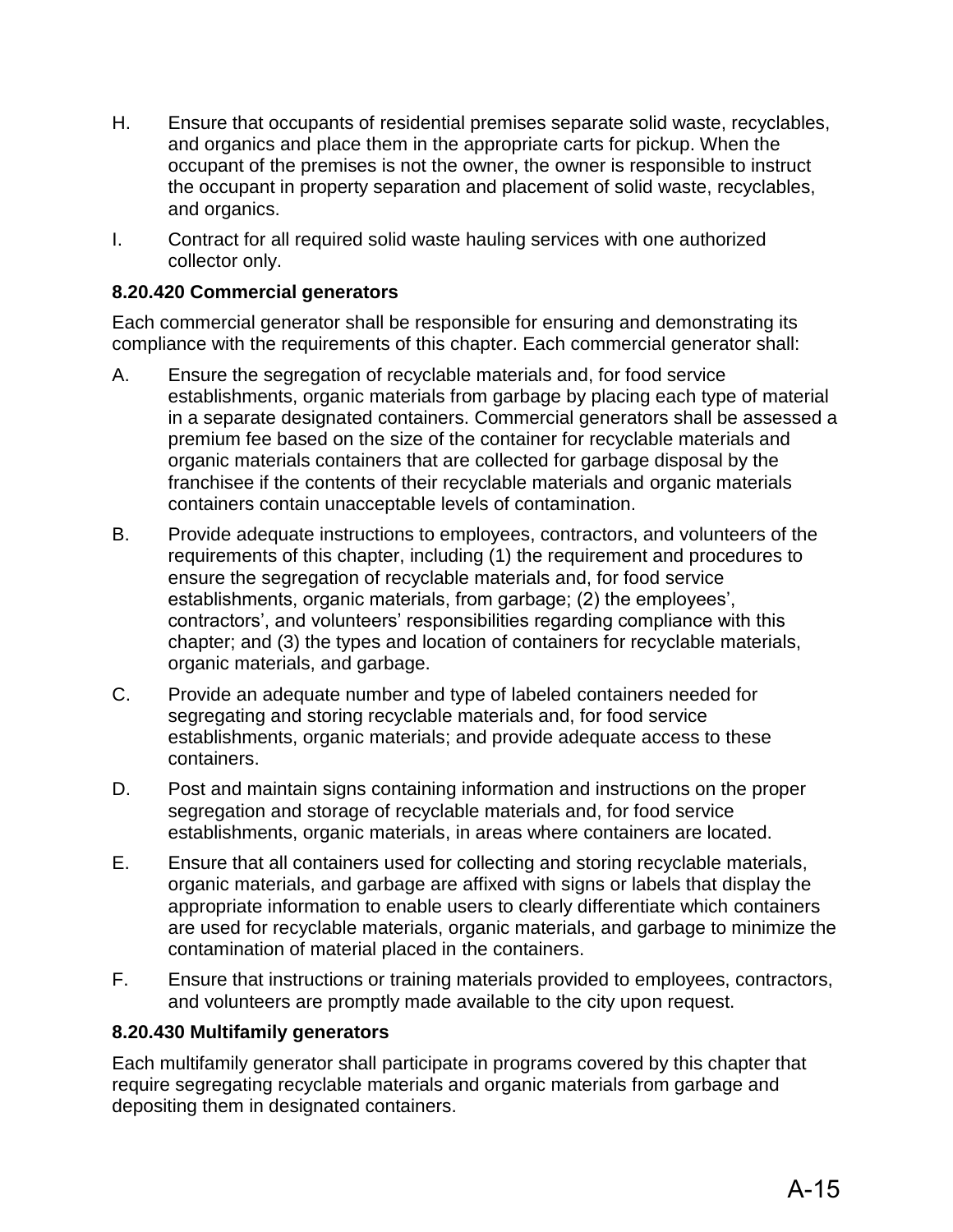# **8.20.440 Recycling of Organics**

- A. Effective January 1, 2021, solid waste generators shall comply with the requirements of Chapter 12.9 of Part 3 of Division 30 of the California Public Resources Code (Section 42649.8 et seq.) and the provisions of this chapter regarding organic waste recycling.
- B. Mandatory organics recycling services:
	- 1. On and after the effective date of this ordinance, a business, multi-family dwelling, or special event that generates four (4) cubic yards or more of organics per week, or as may be amended by CalRecycle, must arrange for recycling services specifically for organics in the manner specified in subsection C of this section.
	- 2. On and after the effective date of this ordinance, a business, multi-family dwelling, or special event that generates four (4) cubic yards or more of commercial solid waste per week, or as may be amended by CalRecycle, must arrange for recycling services specifically for organics in the manner specified in subsection C of this section.
	- 3. On or after January 1, 2020, if CalRecycle determines that Statewide disposal of organic waste has not been reduced to fifty percent (50%) of the level of disposal during 2014, a business that generates two (2) cubic yards or more per week of commercial solid waste must arrange for the organics recycling services specified in subsection (B)(2) of this section, unless CalRecycle determines that this requirement will not result in significant additional reductions of organics disposal.
- C. Actions Required: A business, multi-family dwelling, or special event subject to subsection B of this section must take at least one of the following actions:
	- 1. Source-separate organics from other waste and subscribe to a basic level of organics recycling service that includes collection and recycling of organics.
	- 2. Recycle its organics on site or self-haul its own organics for recycling.
	- 3. Subscribe to an organics recycling service that may include mixed waste processing that specifically recycles organics.
	- 4. Sell or donate its recyclable organics to a person or entity authorized by law to receive such waste.
- D. Food Waste Generating Multifamily Dwellings: Notwithstanding the foregoing, a multifamily dwelling is not required to arrange for the organics recycling services specified in subsection C of this section for food waste that is generated by the dwelling.
- E. Reports and Policy Compliance Required: Any business or multi-family dwelling subject to this chapter must:
	- 1. Report to the city on an annual basis the action the business or dwelling has taken pursuant to subsection C of this section; the amount of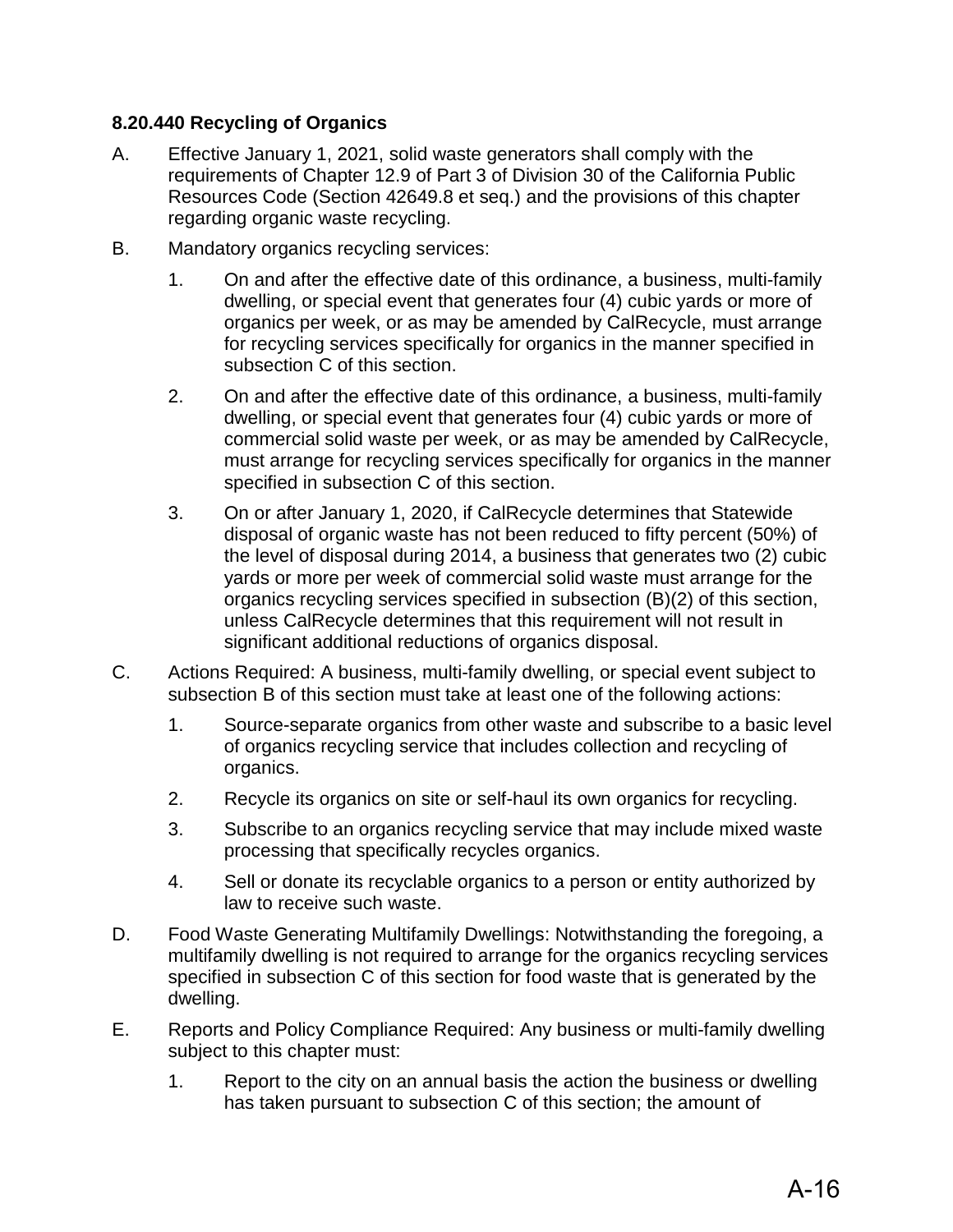commercial solid waste and organics that the business or dwelling generates per week; the amount of organics recycled per week, and any other information required by the city to comply with its State mandated reporting requirements.

2. Comply with the city's mandatory commercial organics recycling program, adopted by the city council and which may be amended by the administrator.

F. Notice of noncompliance. The city shall provide notice to any organic waste generator that fails to comply with this section. The organic waste generator shall have 30 days to come into compliance.

## **8.20.450 Exclusions and Exemptions**

- A. Solid waste customers that subscribe to less than 4 cubic yards of garbage, or as may be amended by CalRecyle, collection service per week shall be excluded from the requirements of this chapter.
- B. No Generation of Recyclable or Organic Materials. Solid waste customers may be exempt from the requirements of this chapter relating to recyclables or organics if the solid waste customer demonstrates to the city that no recyclable materials or organic materials are generated on site.
- C. Nothing in this chapter limits the right of any owner or occupant of residential premises to compost green waste or to donate or sell recyclable materials generated in or on their residential premises to a recycling facility. No residential householder shall pay a fee to anyone to collect such recyclable materials, or employ or engage any solid waste enterprise, other than the authorized collector, to haul or transport such materials to a transfer station or landfill.
- D. Nothing in this chapter shall prevent a commercial business which has its own recycling or resource recovery program for recyclable materials generated by such business and not utilizing a solid waste enterprise which provides collection services for a fee, service charge, or other consideration, from continuing such recycling or resource recovery program, and the recyclable materials included in such program are excepted from any contract between the city and the authorized collector.
- E. Nothing in this chapter shall prevent a commercial business owner from selling to a buyer, for a monetary or other valuable consideration, any source-separated recyclable materials, including without limitation, any saleable scrap, discard, reject, by-product, ferrous or nonferrous metal, worn-out or defective part, junk, pallet, packaging material, paper or other similar item generated in, on or by a commercial premises or business, and no longer useful to such commercial business but having market value, whether such buyer is a recycler, junk dealer, or other enterprise engaged in the business of buying and marketing such materials in the stream of commerce; provided, however, that such buyer is not engaged in the business of collecting solid waste for a fee or other charge or consideration, and that no such materials are transported for disposition to a landfill or transfer station (as defined in Public Resources Code Section 40200).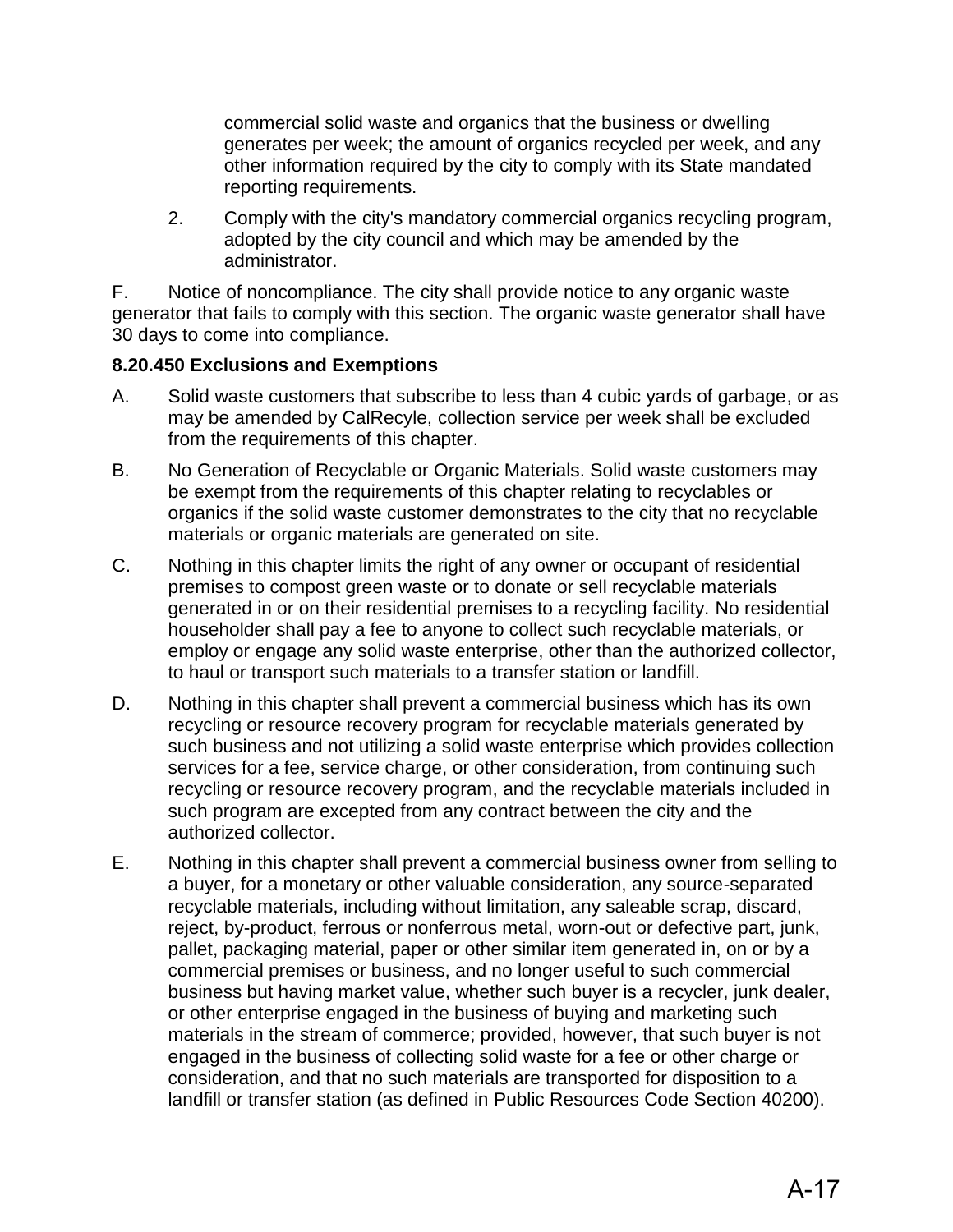Source-separated recyclable materials within the meaning of this section means recyclable materials separated on the commercial premises from other garbage and organic materials for the purpose of sale, not mixed with or containing more than incidental or minimal garbage or organic materials, and having a market value.

- F. Self-haulers. Nothing in this chapter shall preclude any person or solid waste customer from self-hauling solid waste generated by them to the appropriate facility. Self-haulers shall:
	- 1. Obtain a self-hauling permit from the City.
	- 2. Comply with the requirements of this chapter by delivering for recycling those items that can be recycled by local recycling facilities; self-haulers that are also food service establishments shall comply by delivering for organics processing those items that are accepted by local organics processing facilities. Self-haulers shall deliver garbage to a properly licensed Class III Sanitary Landfill or transfer station.
	- 3. Provide proof of compliance with this chapter, upon request by the city; proof includes but is not limited to a receipt from a landfill or transfer station, or a recycling or organics processing facility that clearly identifies the type and quantity of material delivered.
- G. Landscapers. No provisions of this chapter shall prevent a gardener, tree trimmer, or person engaged in a similar trade from collecting and properly disposing of green waste not containing other solid waste when incidental to providing such gardening, tree trimming, or similar services.
- H. Contractors. Construction waste shall be disposed of pursuant to the requirements of the California Green Building Standards Code, and shall be hauled only by an authorized collector. No provision of this chapter shall prevent a licensed contractor having a contract for the demolition or construction of a building, structure, pavement, or concrete installation from marketing any saleable items salvaged from such demolition or reconstruction, or from causing such salvageable items or demolition waste to be removed and transported from the construction site on which such waste is generated, pursuant to the provisions of the demolition or construction contract. Construction waste shall not be disposed of with other solid waste anywhere in the City.
- I. Space Constraints and Zoning Considerations. Solid waste customers may be exempt from the requirements of this chapter if the city determines that either:
	- 1. There is inadequate space for a solid waste customer to store containers for recyclable materials or organic materials on site and that it is infeasible for the solid waste customer to share recyclable materials or organic materials containers with adjacent commercial facilities or multifamily dwellings.
	- 2. Compliance with this chapter will result in violating city zoning or other regulations.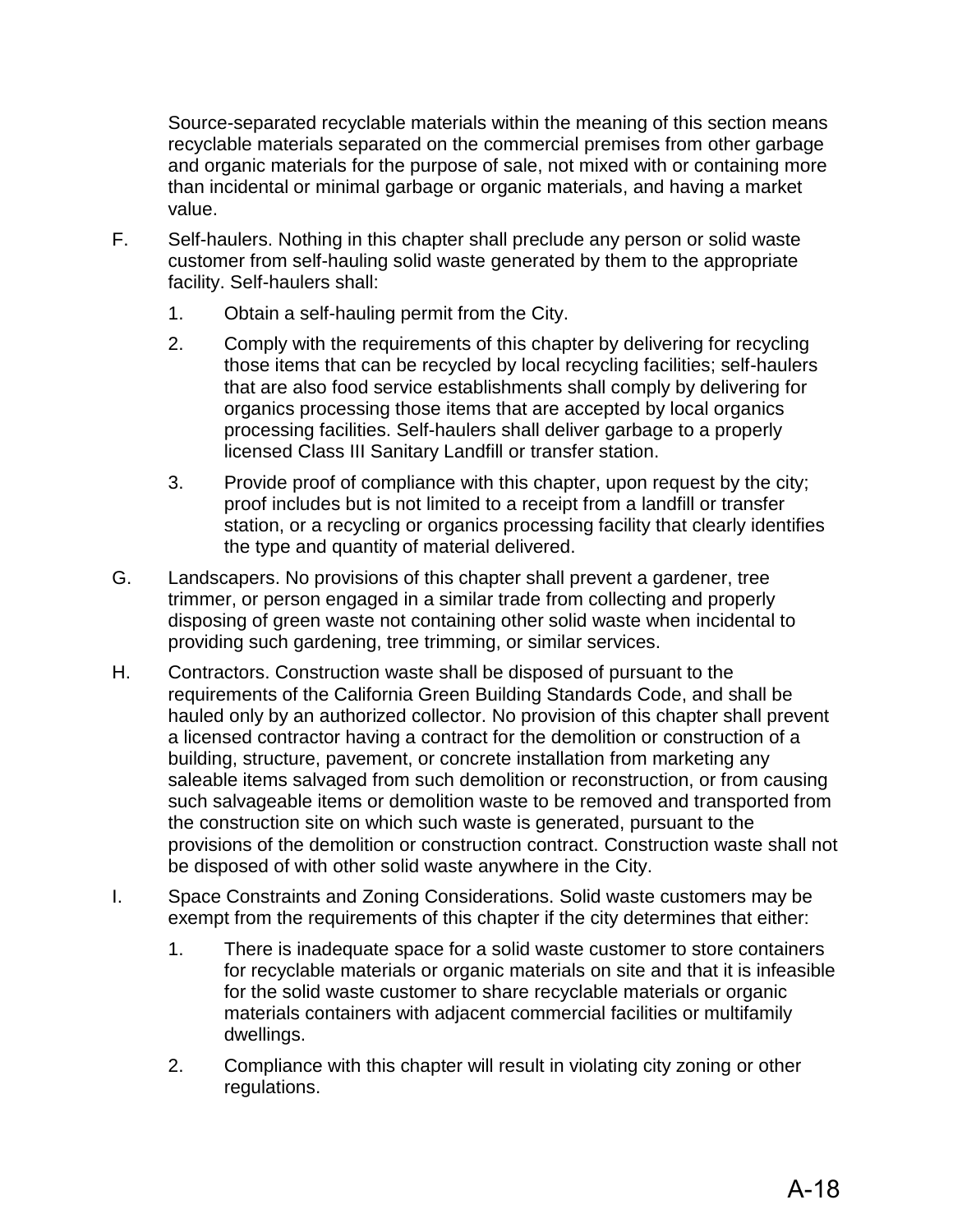- J. Extraordinary Circumstances. Extraordinary and unforeseen events may exempt collectors or customers from complying with this chapter, for a period not to exceed 3 months, with possible extensions as needed. This exemption and additional extensions must be requested in writing, stating the reasons therefor and providing supporting documentation. The administrator will review the application and supporting documentation, including but not limited to a site visit, and will make a determination regarding whether the exemption (or extension) is warranted, and for how long, and if applicable shall require conditions and/or a timetable of actions to bring the collector or customer into compliance.
- K. Verification of Exemption. The solid waste customer shall petition the city with a written request for an exemption documenting the circumstances of a claimed exemption. The city may visit the solid waste customer's site; examine the containers for garbage, recyclable materials, or organic materials; or take other actions to verify the circumstances identified in the petition. The city may impose an administrative fee on petitioning entities to cover the costs of processing such petitions. The city may require the solid waste customer who is granted an exemption to submit a renewal of its petition for an exemption every two years from the date the exemption was granted.

SECTION 3. Severability. The City Council hereby declares, if any provision, section, subsection, paragraph, sentence, phrase or word of this ordinance is rendered or declared invalid or unconstitutional by any final action in a court of competent jurisdiction or by reason of any preemptive legislation, then the City Council would have independently adopted the remaining provisions, sections, subsections, paragraphs, sentences, phrases or words of this ordinance and as such they shall remain in full force and effect.

SECTION 4. Publication. The City Clerk shall certify as to the passage and adoption of this Interim Urgency Ordinance and shall cause the same to be published in a manner prescribed by law.

SECTION 5. CEQA. The City Council has considered this Ordinance and finds that this project is exempt from the requirements of the California Environmental Quality Act ("CEQA"). The project is categorically exempt from CEQA as an action by a regulatory agency, as authorized by state law or local ordinance, to ensure the maintenance, restoration, enhancement, or protection of the environment under Section 15308 of the CEQA Guidelines. This Ordinance does not contemplate any construction activities, and there is no evidence to suggest that the Ordinance will result in a significant impact on the environment, including impacts due to unusual circumstances. Further, as a separate and independent ground, the City Council finds that the Ordinance is covered by the general rule that CEQA applies only to projects that have the potential for causing a significant effect on the environment. Because it can be seen with certainty that there is no possibility that the Ordinance will have a significant effect on the environment, the Ordinance is not subject to CEQA pursuant to State CEQA Guidelines Section 15061  $(b)(3)$ .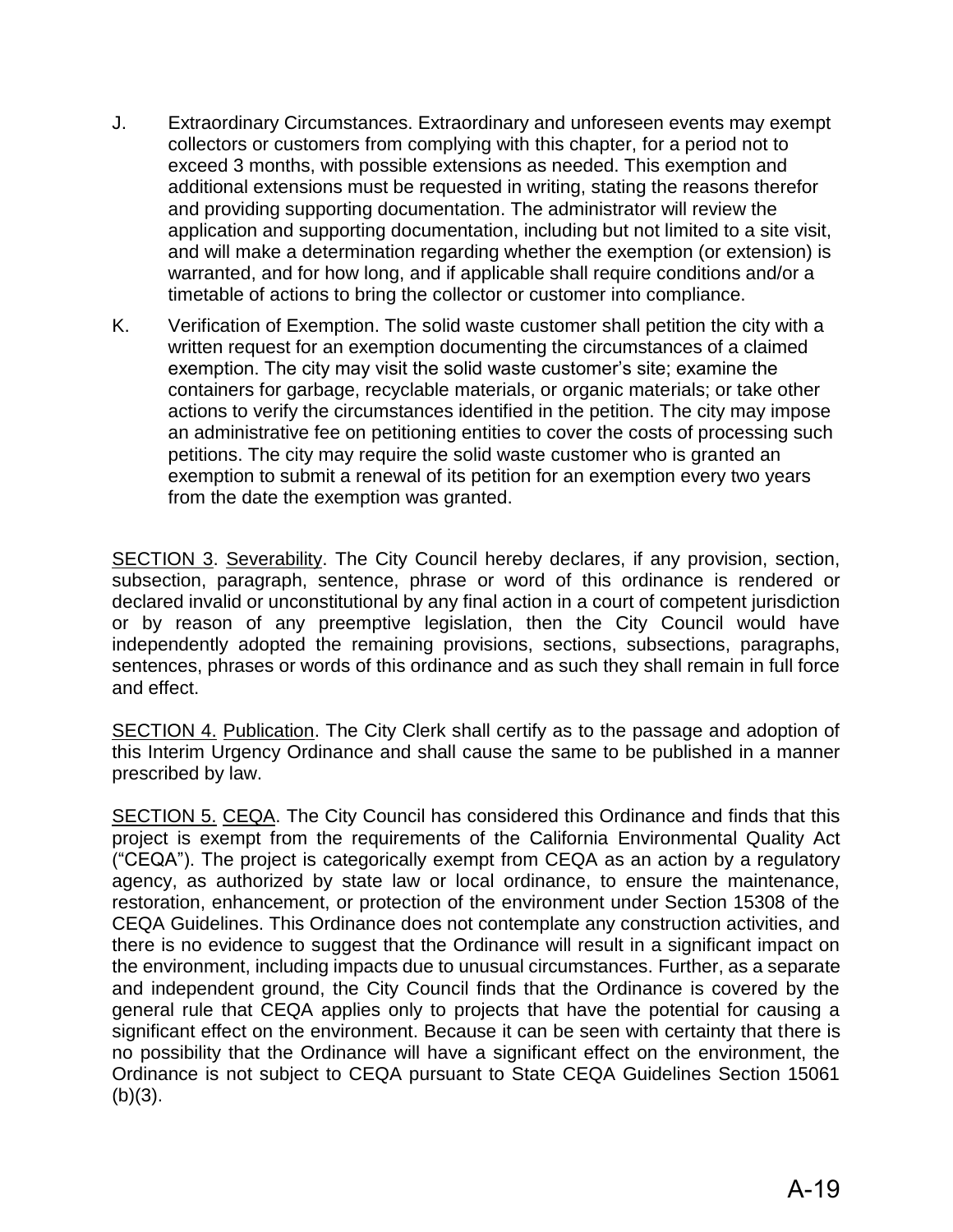SECTION 6. The time within which judicial review of the decision reflected in this Ordinance must be sought is governed by Section 1094.6 of the California Code of Civil Procedure and other applicable short periods of limitation.

PASSED, APPROVED, AND ADOPTED this day of , 2020.

John Cruikshank, Mayor

 $\overline{\phantom{a}}$  , which is a substitution of the set of the set of the set of the set of the set of the set of the set of the set of the set of the set of the set of the set of the set of the set of the set of the set of the

Attest:

Emily Colborn, City Clerk

\_\_\_\_\_\_\_\_\_\_\_\_\_\_\_\_\_\_\_\_\_\_\_

State of California ) County of Los Angeles ) ss City of Rancho Palos Verdes )

I, Emily Colborn, City Clerk of the City of Rancho Palos Verdes, hereby certify that the whole number of members of the City Council of said City is five; that the foregoing Ordinance No. in passed first reading on 100 mag. 2020, was duly and regularly adopted by the City Council of said City at a regular meeting thereof held on \_\_\_\_

, 2020, and that the same was passed and adopted by the following roll call vote:

AYES:

NOES:

ABSENT:

ABSTAIN: